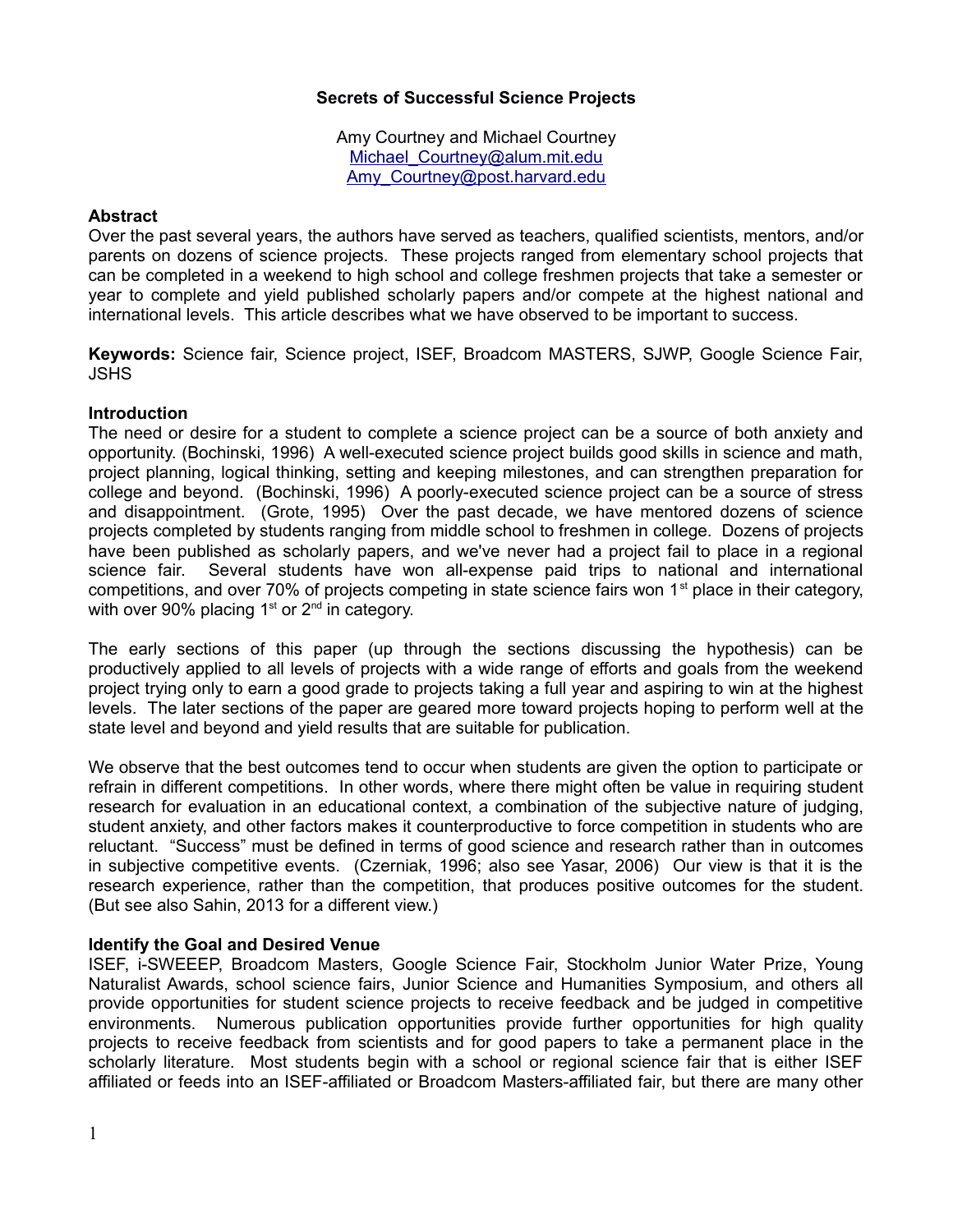options.

Projects assigned by schools usually define the goals and venue, which also determines the rules for participation. However, projects pursued independently of school assignments should include due consideration of the goals, with an appropriate venue selected accordingly. All of the venues mentioned above have corresponding web sites, and many have national and regional or state web sites and points of contact to help get you started.

# **Tight Correspondence Between Hypothesis and Method**

The most important feature of a project for success in most competitions, symposia, and publication venues is a tight correspondence between a scientific hypothesis and the experimental method chosen to test the hypothesis. No matter how interesting a hypothesis may be, if a method cannot be developed and executed by the student to adequately test the stated hypothesis, the project will not be very good, and other hypotheses should be considered.

This overriding feature is so important that students we mentor often take weeks or months brainstorming, considering, and rejecting a wide array of possible hypotheses for consideration. There is a pretty good correlation between project success, and the number of hypotheses that a student decided not to pursue. The cycle works something like this: 1) Student has an idea for hypothesis and writes it down or articulates it clearly in discussion with teachers, parents, and/or mentors. 2) Student does background research to consider what work has been done before and consider possible experimental methods. 3) Student outlines a possible method in writing and discusses with parents, teachers, and/or mentors for feasibility and correspondence with the hypothesis. 4) A few iterations of these steps may be needed before settling on a plan to move forward, but most hypotheses are rejected as a) already done b) not feasible with available resources or time c) not sufficiently interesting given the compromises that need to be made to test it.

Forming a hypothesis and determining a method to test it almost always requires a careful answer to two key questions: 1) What is the independent variable (often the hypothetical cause or a proxy for the hypothetical cause that can be observed and measured quantitatively)? 2) What is the dependent variable (often the hypothetical effect or a suitable proxy that can be measured and quantified)?

In our experience, a poorly considered hypothesis and test method is a main reason for poorly executed projects we see at science fairs or those we review for possible publication. When this occurs, it is not possible to salvage the scientific quality after the experiment is complete.

# **Tight Correspondence Between Hypothesis and Results**

After an experiment is completed, there are often many possibilities for presenting the experimental data and results. Everyone likes some combination of tables, charts, and graphs. But students and parents need to be mindful that judges and peer reviewers are looking for simple and clear connections between the articulated hypothesis and how the results are presented.

Just like hypothesis selection and method development, deciding how to best present results is often an iterative process. Mentors and teachers should review the first attempts of the student and make suggestions for improvement. Would a bar graph be better than a table? Are error bars needed? Is the line graph the best presentation? Are all the axes and column headings clearly labeled with the quantity and units? Is the dependent variable on the vertical axis where judges are expecting it? Are the statistics done correctly with proper reporting of means, standard errors, P-values, and r-values? Is there enough data to support an interpretation or conclusion? Is the analysis done correctly?

Of all the competitive projects we've mentored, the worst a student ever finished was fourth place in a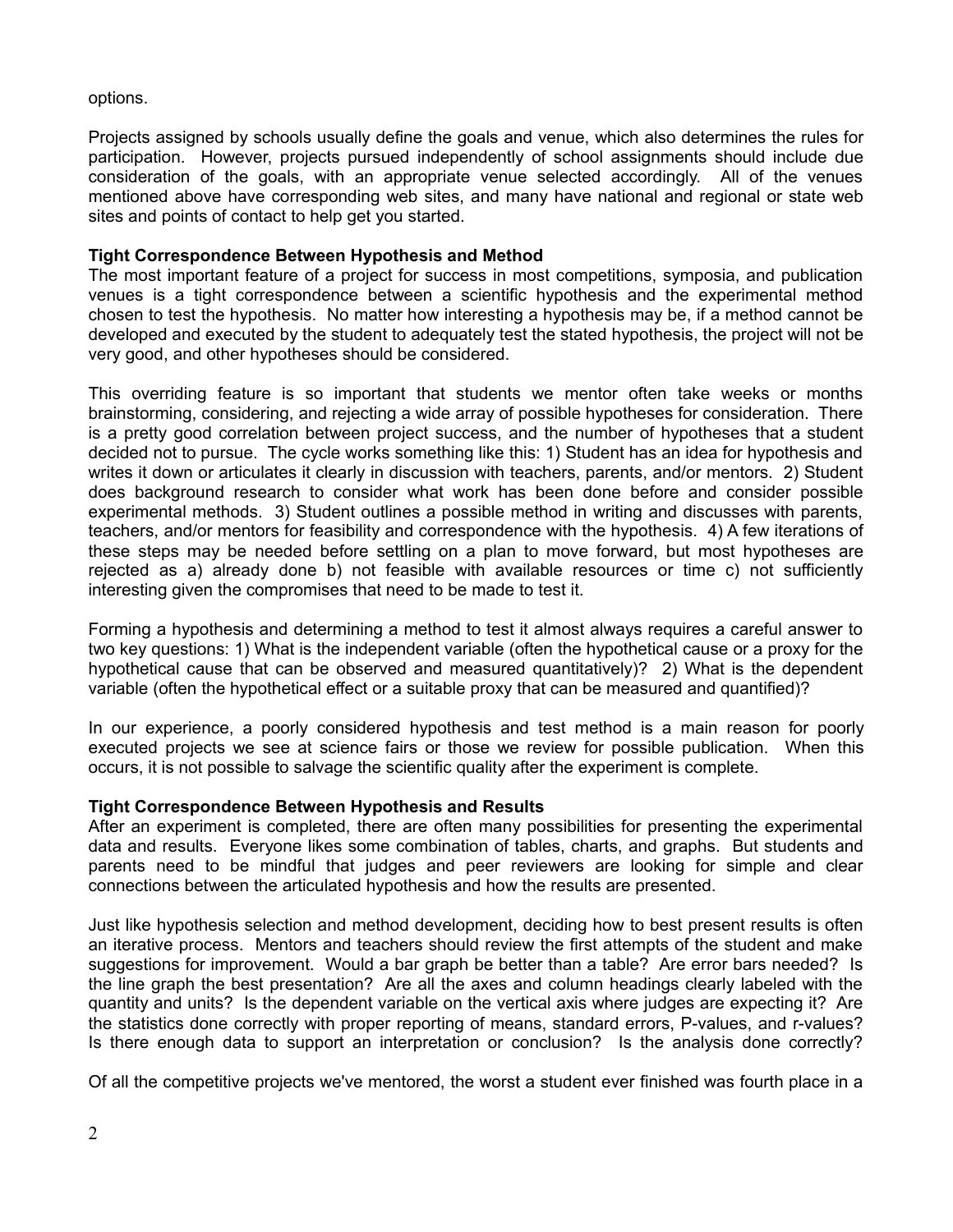regional fair. The student had made significant mistakes in his analysis and refused to fix the mistakes when the mentor repeatedly pointed them out.

# **Tight Correspondence Between Hypothesis and Discussion or Conclusion**

Projects with hypotheses that are unsupported, disproven, or only partially supported can be just as successful as projects with hypotheses that are strongly supported. But judges and peer reviewers are looking carefully and will quickly spot errors in discussions and conclusions that are not well founded in the data and analysis presented in the results section. Our experience is that young scientists need a lot of support from parents, teachers, and mentors in this area. Most likely, this is because students dearly want their hypothesis to be proven true and often make overly certain or overly optimistic word choices attempting to "sell" their ideas to their audience.

An essential trait acquired by a maturing scientist or student is the ability to communicate one's conclusions with the appropriate words and expressions of confidence.

### **A Mentor**

It is widely accepted that students of science executing original research are best served by working under a knowledgeable mentor through graduate school and even in early post-doctoral work. Therefore, it seems reasonable that middle schoolers, high schoolers, and college undergraduates will also maximize their potential with guidance. The paperwork for ISEF affiliated fairs calls this individual the "qualified scientist" overseeing the project, and this designation may be the same or different from the individual listed as the "teacher" and also the "adult supervisor."

The central idea here is that "many advisers make victory sure." If neither the parent nor the teacher feels suitably qualified to serve as the mentor (qualified scientist), then outside expertise may need to be recruited. Mentors offer many advantages such as helping choose a hypothesis, developing a method, finding good references, ensuring the analysis is done correctly, and cautioning against incorrect or overly confident conclusions. Mentors are also likely to point out when projects have been done already, and are the best bet for good advice when assessing the likely cost and difficulty of a chosen topic. (See also DeClue et al., 2000)

A good mentor is essential for figuring out how to execute a given idea with the available resources or adapt a good idea to one that can be approached with the time and budget a student may have. With a bit of brainstorming with a mentor, many experiments can be realized with materials around the house, easily purchased at a neighborhood store, or easily borrowed from many high school science laboratories. Mentors will also be quick to realize how public databases may be used to acquire large volumes of quality data for testing interesting hypotheses without the challenges and (often) prohibitive expenses of performing original experiments. Some librarians are also beginning to specialize in helping track down data for projects. (Garritano and Carlson, 2009) Working with a mentor can also be useful to identify and make successful requests of non-public data that may be available from other researchers or government agencies for student analysis.

Mentors need not have a PhD or be overly familiar with a specific field. An undergraduate degree in science or engineering is sufficient if the mentor is willing to do some independent work familiarizing themselves with the areas of student interest to provide good support. Our degrees are in Physics and Engineering, but we have mentored successful projects in animal science, ecology, mechanical engineering, chemistry, mathematics, consumer product testing, blast injury, ballistics, and physics.

There are trade-offs between picking a local mentor who can meet and spend time in person with the student and a distant mentor who may be more qualified and more willing to spend time assisting the student, but whose contact may be limited to electronic communications. We've mentored a number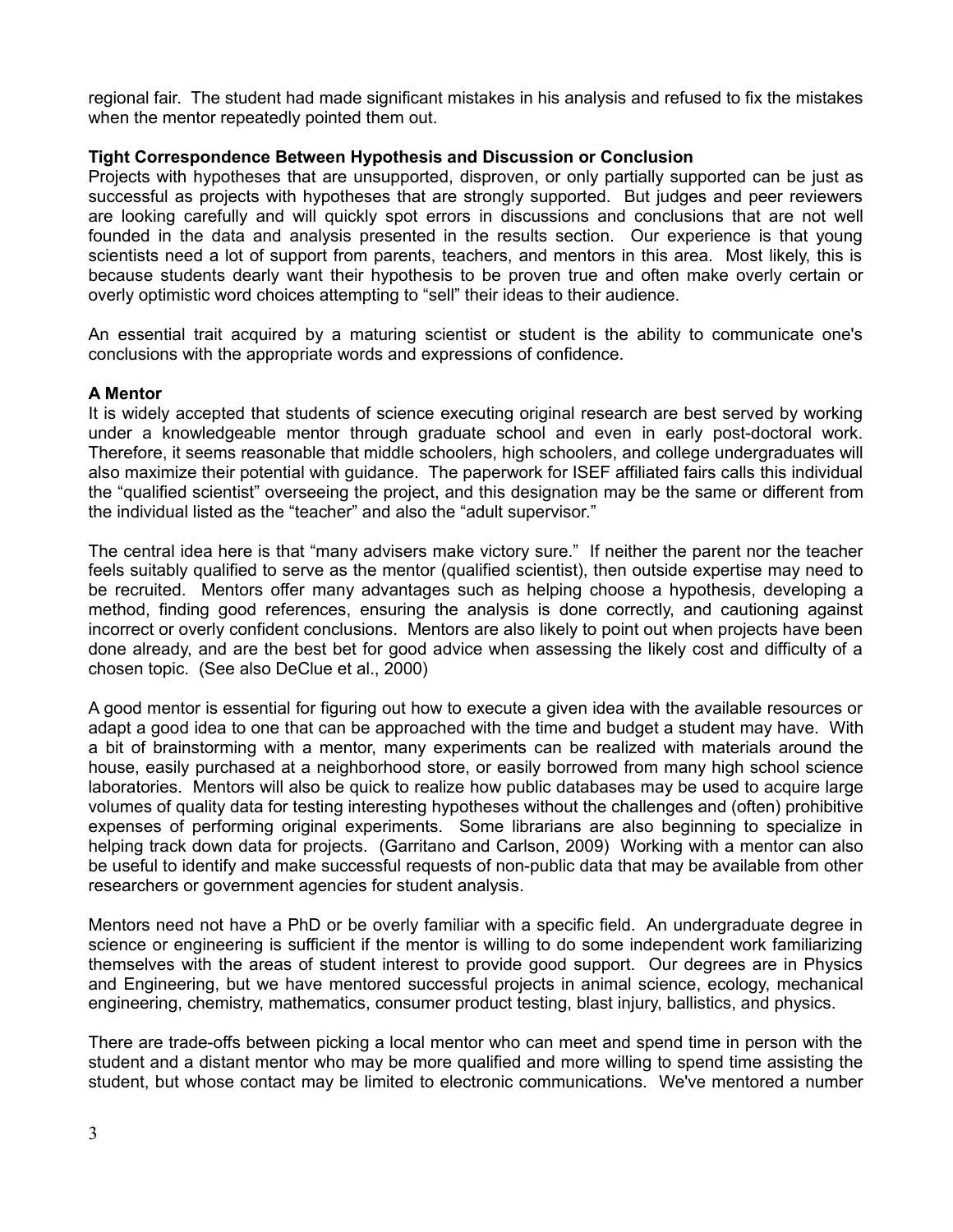of science projects from a distance, and this arrangement requires either strong local accountability or a very well motivated student who can make a timeline of milestones and deliverables and work hard to stick to it. Skype, email, YouTube, and other social media provide excellent opportunities for high quality distance interactions if all the parties are willing to make good use of the available resources.

Distance mentoring requires either strong self-motivation to stick to a timeline, or a local authority (parent or teacher) holding the student accountable for timely completion of the many tasks required for successful project completion. Another major reason that projects fail to meet student aspirations (in addition to inadequate hypothesis formulation or test design) is missed timeline milestones for defining and then executing the experimental portion. Our experience is that if a good experiment is not completed several months before the final work product is due, there is rarely ample time to do a good job on analysis, presentation, and framing the results in the context of the literature and prior work. The best projects have three to six months of additional effort after all the data is collected.

## **Interesting Topic**

Our students often brainstorm and consider possible topics for 4-12 weeks. Considering a topic means counting the cost and evaluating possible hypotheses and experimental methods. Considering a topic means research and background and looking up 5-15 references to determine if similar experiments have been published before, how they turned out, and what the current project offers that might be new or different. (Also see LaBanca, 2008.) For this reason, it is best for a student to begin this process the semester or summer before the project is actually begun - that is, before the timeline for accomplishment milestones even begins.

However, a great topic or catchy title is no substitute for tight correspondences between hypothesis, method, results, and discussion. Tight correspondence is the core of the scientific method, and failure to execute the scientific method properly cannot be rescued with a clever topic or brilliant presentation. Most evaluation rubrics focus on proper application of the scientific method. (Note, the evaluation rubrics for specific science fair events are usually available online and should be kept in mind throughout the process.)

A topic needs to be interesting first of all to the student, because the level of interest will drive student motivation, enthusiasm, and effort. Secondly, the topic needs to be interesting to the judges and reviewers who are evaluating the work in the chosen category. Judges in the Physics, Engineering, Chemistry, and Math categories tend to find different things interesting, so consideration of the category or publication venue needs careful attention when gauging potential project interest. Ecology, energy, and environmental topics are often trendy, so a novel idea executed well can draw great interest. Topics of military relevance may draw much more interest in an area dominated by military influence but will be viewed as less relevant if the fair and its judges are associated with institutions that underappreciate the importance of the military.

If the location of the competition or publication venue is known, it is worthwhile perusing abstracts and titles of accepted papers and winning projects from previous years to determine what the judges of those venues tended to find interesting in the past in a given category.

# **Novel Topic**

Relevance to both the general public and to other scientists will always depend on whether the work has been done before and whether the outcome is well known and established with a close connection to data. Note, there is an important distinction between a result that is widely believed based on a theoretical argument and a result about which the experimental support is also well known. Famous results can be repeated by the student, because repeatability is an essential element of the scientific method, but we would steer away from projects or experiments that have been done dozens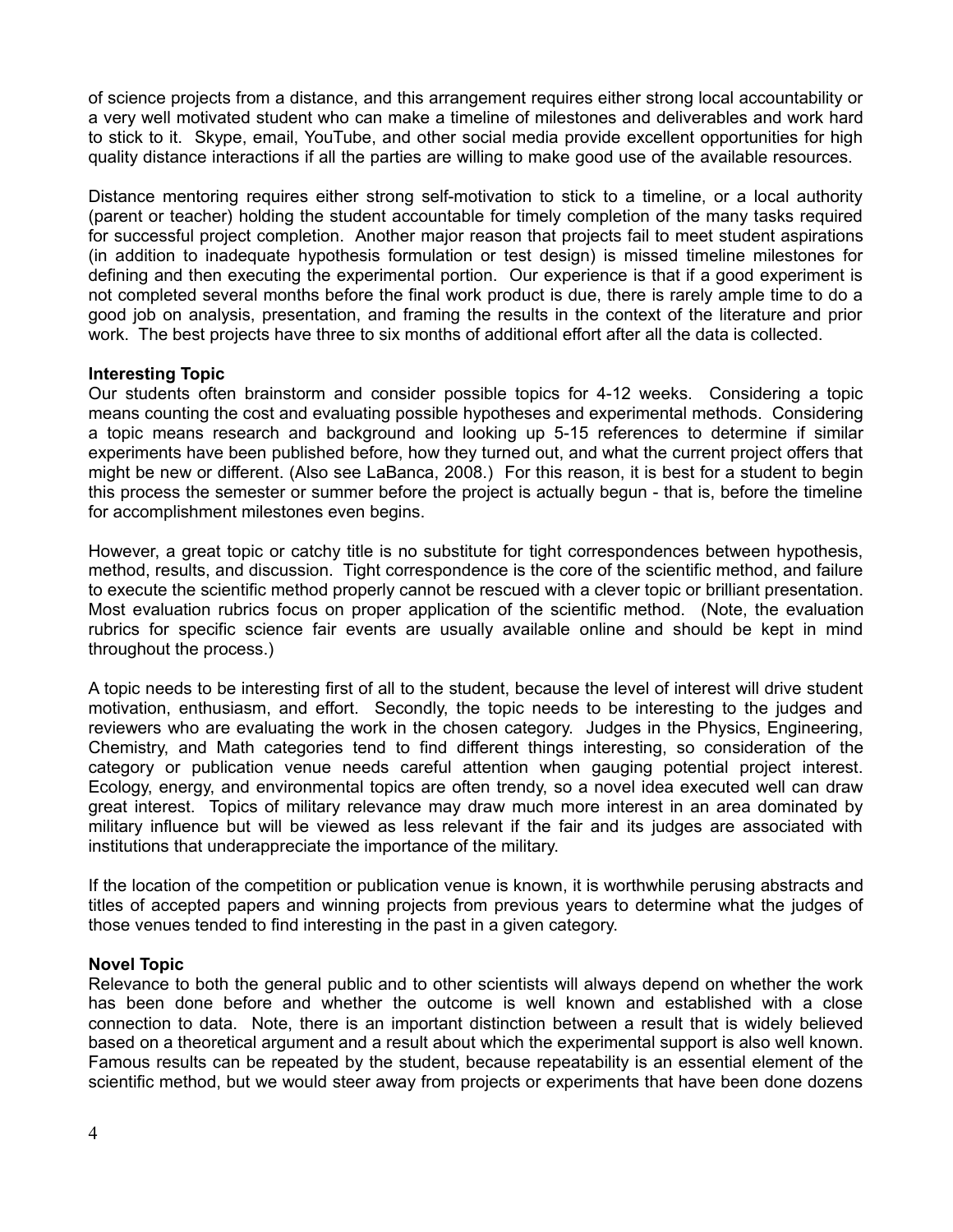of times. Success when repeating a well known result will often depend on approaching the experiment from a novel angle, or perhaps executing a clever, conceptually simple, inexpensive, or elegant experiment compared with the original experiments. Novelty is much more important at the senior level (high school) than the junior level  $(8<sup>th</sup>$  grade and under in the US.)

By novel, we mean that the same or similar hypothesis has never been tested before. Even if executed perfectly, topics that are regularly seen at science fairs usually have a top end of  $3<sup>rd</sup>$  or  $4<sup>th</sup>$ place at the regional level and have little hope of publication or winning at the state level. But take care to distinguish the specific hypothesis from a broad area. Over the years, there have been thousands of science projects on rocketry and ballistics, because students love shooting things and launching rockets. But to succeed in these areas, one really needs a novel hypothesis that the judges have never seen and even better if the experimental outcome cannot be determined in the first few minutes of a good internet search. Generally speaking, one should not expect a good outcome at the senior level if choosing a project topic from a list or book where the answer to the experimental question is already known. (Books like Bardhan-Quallen, 2007 are not recommended.)

### **Volume of Work**

A project that can be completed in a weekend or two may well earn an A from a classroom teacher if it adheres to the tight correspondence between hypothesis, method, results, and conclusion discussed above, and it may (depending on the competition in a category) finish high enough in a regional fair to gain entry into a state level fair. But the volume of work possible in 10-20 hours of total effort is unlikely to be competitive at the state level, unlikely to yield a publishable work product (unless it is extremely clever) and unlikely to progress to national or international competitions.

Most projects that do well at the state level represent 100-200 hours of high quality student effort. This may seem like a lot until you compare it to the annual level of effort needed to succeed at the state level in most sporting competitions, music competitions, and other academic events. How many athletes spend hundreds of hours in practice each year and never even reach the quarter finals in their chosen field? This level of effort in a science project gives a much better chance at a high level of recognition and/or a published paper. This is best achieved with regular effort over time (5-10 hours per week depending on the phase of the project), which also results in a greater depth of understanding by the student.

Many private schools, charter schools, and magnet type schools provide structure for this level of effort over time by offering special science research courses, so student schedules permit a dedicated hour each day of the 180 day school year for the students' research projects. The most successful home school projects have provided this kind of scheduling and accountability as well.

Well-structured programs require timelines with documented (and graded) milestones such as the project topic, written hypothesis, background research, written method, acquisition of materials, execution of experiment, data collection, completion of fair paperwork, data analysis, full written paper, and review at each stage by an applicable combination of the teacher, parent (or adult supervisor), and mentor (or qualified scientist).

### **Volume of Data – Accuracy of Data**

Just as a large bouquet of roses or a well written love song can make a lover weak in the knees, knowledgeable science fair judges can be impressed by a large volume of quality data that represents a valid test of an interesting hypothesis. A good fair presentation also takes due care to reveal the volume of work, but in a way that communicates sound science without screaming, "look how hard I worked."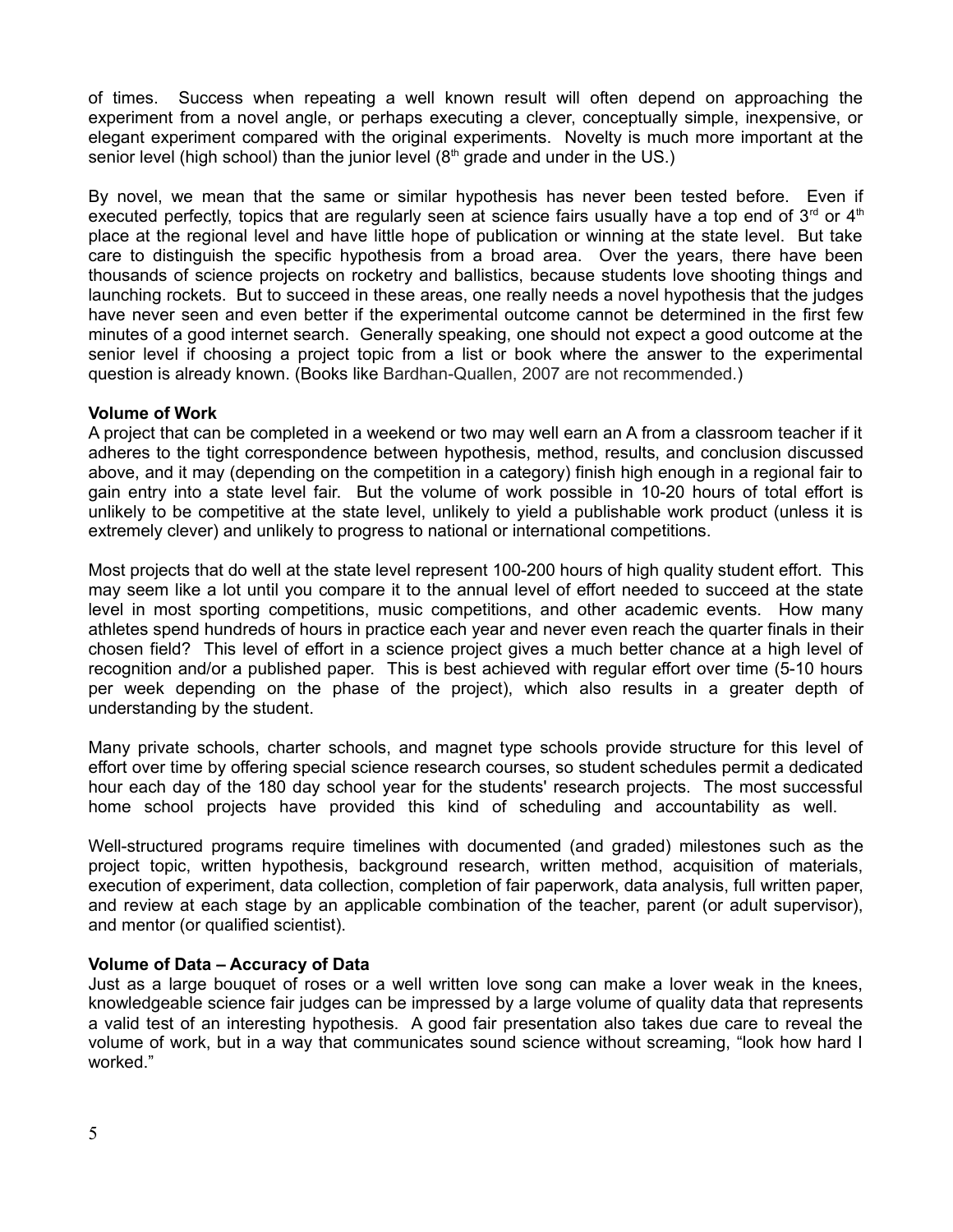Brainstorming ways to obtain over 1000 data points can really pay off, as can brainstorming ways to reduce the uncertainties to under 1%. Simple statistics suggest if 10 data points give an estimated error of 10%, you need 100 data points to reduce the error to 3% and 1000 data points to reduce the estimated error to 1%. The sources and magnitudes of the uncertainties, and the likely uncertainty of an experimental design are key aspects of designing a good experiment. This is an area where good input from a mentor is indispensable. There are trade-offs between improved experimental measurement technique for each data point, and reducing uncertainties in the mean with a large number of trials. Experience in skillful use and calibrating inexpensive equipment or choosing an independent variable or proxy that can be easily measured with much greater accuracy can be the difference between needing 10 data points and needing 1000 data points to reduce the error to 1% or so.

Most mentors will know that time and frequency are relatively easy to measure to 1% or better with inexpensive equipment available to most students. Measuring most other quantities this accurately requires greater experimental care and instrumentation calibration if it is possible at all. A mentor can also help design a simple pilot study and brief the student on standard analysis techniques to determine what sample sizes and tweaks to the experimental method may be needed before the full study. Publicly available data sets, as mentioned above, are another way to obtain adequate volumes of data for highly accurate analysis.

## **Pilot Study**

A pilot study is a first attempt at executing the experimental design with a limited number of trials and/or a small sample size. The purpose is to identify any flaws in the design, estimate the uncertainties for a given sample size, and determine how much experimental effort will be needed for a larger number of trials. It provides key information to the scientist regarding whether she can decrease uncertainties simply by increasing the number of trials, or if she needs to significantly improve measurement accuracy of each trial. It also tells the scientist whether various aspects of the design need to be adjusted in order to run smoothly, control confounding factors, or legitimately test the desired hypothesis. Proper operation of any equipment should be confirmed at the same time.

We see a lot of projects at competitive fairs that could have been great had the original project been treated as a pilot study after a few trials. The experiment could have then improved after the flaws in the initial design became apparent by analyzing the data from the first few trials. The problem was that the students either failed to recognize that they were headed down a blind alley or were too lazy to improve their projects after experimentation had begin. Some projects we mentor have intentional pilot stages. Others simply realize after 5-10 trials that things are not working well enough to achieve the desired uncertainties and a valid test of the hypothesis, but with a few tweaks, one could have a much improved experimental design. It's OK to circle back and adjust the experimental design to account for things one learns in a first attempt and then begin the experiment anew with a blank slate. Further, judges will not mind and may be impressed to know that a pilot study was done.

### **Well Prepared Display of Data and Results**

In addition to having a tight correlation between how the results are displayed and the hypothesis the experiment was designed to test, the display of data and results needs to be carefully considered and appealing. There should be uniformity in the style and color scheme. Fonts matter. Vertical and horizontal axis labels matter. Units matter. Line styles and thicknesses matter.

We typically have students prepare 5-10 times the graphs, tables, and charts for their research binders than actually end up on the display or in the paper. The data needs to be considered from many different perspectives before deciding which presentation most effectively communicates the results in a way that the audience can simply connect the results to the hypothesis as a bridge to the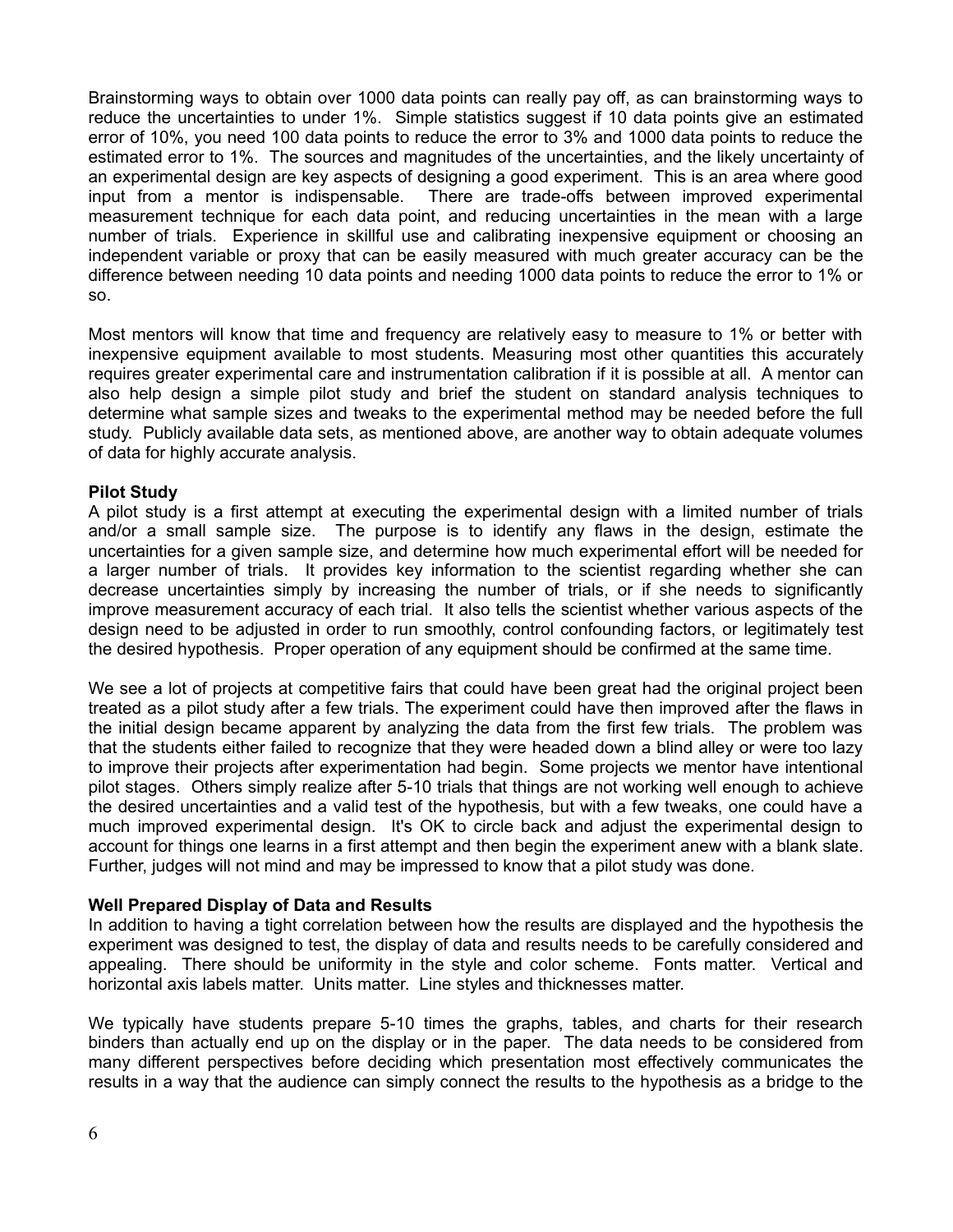conclusions and discussion. Again for emphasis: presentation of results should serve as a well communicated bridge between the hypothesis and following discussion and conclusions.

Parents, adult supervisor, teacher, and mentor should all have valuable input here. Maybe the error bars need to have their line widths made more uniform, or the color scheme needs to be corrected, or the units got left off of one of the graphs, or in some results an abbreviation is used and in another the word is spelled out entirely, or the font size or style changes between graphs. Students often need to be reminded that older science fair judges lack the keen eyesight of teenagers, and the results ought not represent a seeing eye chart from where the viewers are likely to stand.

We are looking for the few graphs or tables or charts we like to call the "money shot" where the audience is likely to see for themselves whether or not the hypothesis is supported without needing a lengthy explanation to "connect the dots."

### **Recognized Weaknesses and Limitations**

Enthusiasm is great, but even the best research projects have weaknesses and limitations. Odds are most judges and peer reviewers will spot some of them and are wondering if the student knows about them. A mentor and other professional input can be really helpful here.

Several questions should be considered: is the data really accurate enough to address the hypothesis? Could it be improved? Is there enough data? How broad are the implications? Would similar experiments give the same results, or is the answer likely to change with minor tweaks in the experimental design? What is the expected scope of this result? The student should practice simple, clear answers to these questions. The student should not feel bad when a judge asks questions like these. As long as the work was well conceived and executed, understanding the limitations of the project does not take away from the student's or the project's credibility.

It is important for the student to avoid grandeur and overly broad conclusions. The results might not be the same in other systems that are similar in some ways but different in others.

#### **Simple Enough to Do Experiment at Home**

Some may think the key to science fair success is an invitation to conduct research in a university laboratory with all the bells and whistles. Certainly a lot of science projects benefit from the equipment and opportunities afforded by well equipped laboratories. But our students have often found themselves in close competition with these projects, and we've come to think the judges and peer reviewers appreciate the initiative and creativity of doing high quality original research with the more limited equipment and resources available at home with a fraction of the budgets of well-funded university or corporate labs. Whether the student works in an established lab or independently, judges are interested in what the student has actually done, rather than in what others have done.

#### **Potential Future Work**

Successful science always considers what may be next given the implications of the current study. Perhaps the new method could be used more productively with a few tweaks. Perhaps a significant finding requires a larger sample size. Perhaps the scope and broadness of applicability of the result needs to be investigated to gain more confidence. Perhaps there is already a clear and compelling product or policy implication.

We see a lot of project presentations with an area on the board titled "Application to Society." This can be important for some projects, but trying to apply results from astrophysics to society can seem like a stretch. A better approach may be to understate applications of the current result, but use potential applications to motivate more careful future work. Conveying humility and the tentativeness of science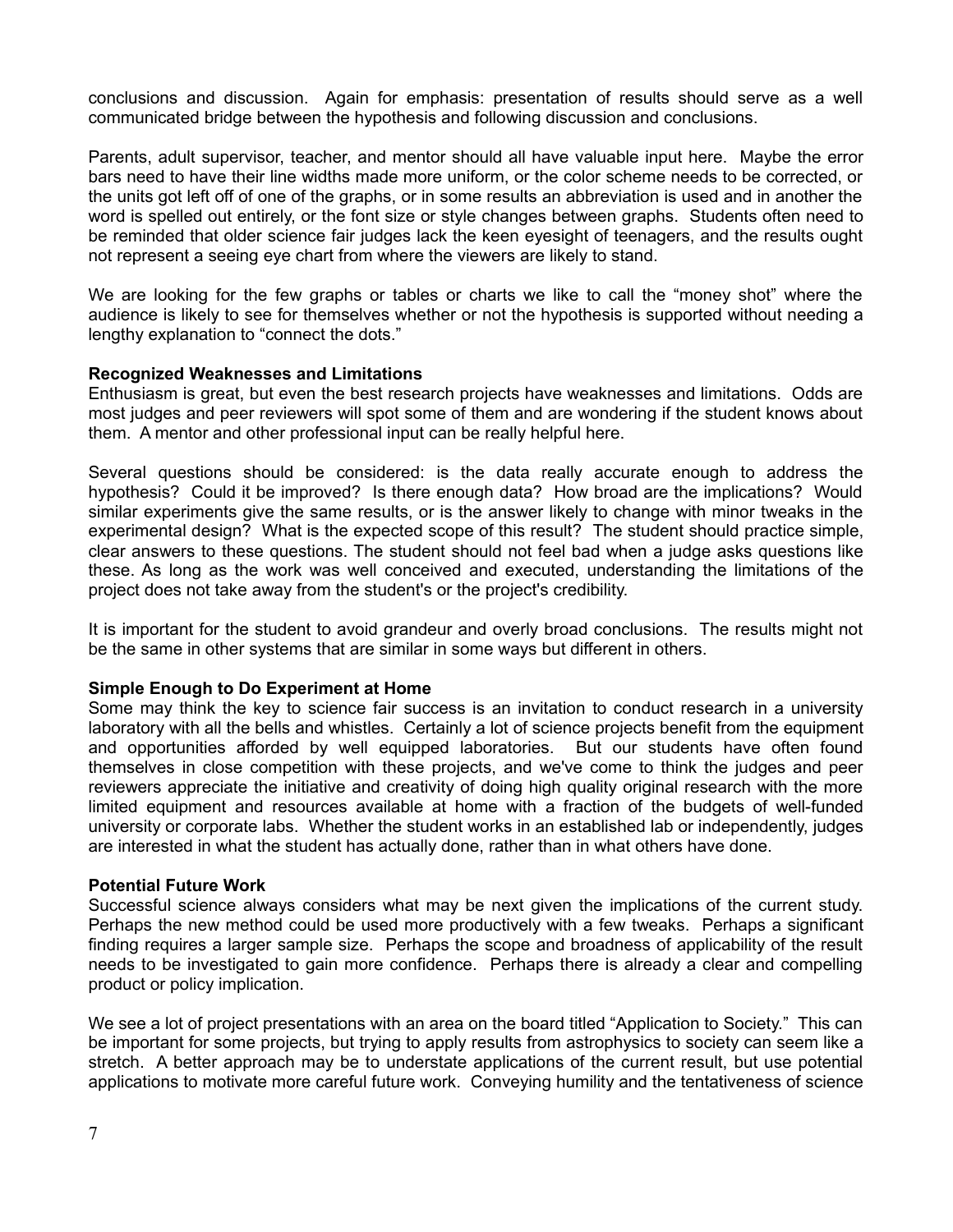is important, and it is hard not to seem like pride if a student suggests their project should compel major changes in industry or society or has really solved a very important problem.

### **Write a Paper**

Students often think they have completely mastered all the nuances of thought, logic, and importance of their project. However, writing a complete scientific paper (Introduction, Method, Results, Conclusion) forces them to articulate their thoughts and logic in an intelligible manner. Often the first draft parrots a few key ideas repeatedly without a well developed logical flow.

Writing an introduction forces students to do their background research and distinguish relevant prior work from unrelated prior work. In considering prior work, students should think critically about the strengths that they might emulate and limitations they might improve upon in their own work. It provides an opportunity to articulate both the context and importance of the study. Both the thoughts that went into formulating their hypothesis and the hypothesis itself need to be clearly stated.

The logic and order of a method section are very important. All the reasons may not be included, but need to be considered and reviewed as the method section is written so that the student is prepared to answer questions during their presentation. The standard of detail desired in a method section is that another scientist in the field could repeat the experiment from the information provided and obtain the same results. Often figures or pictures showing the experimental apparatus or set-up are key in communicating the method.

The results section should present the data in an organized manner that allows the reader to connect the hypothesis from the introduction with the discussion or conclusions that follow. We encourage students to prepare the key charts, graphs, and tables first and think about what order to present them in the results section. Then a caption should be written describing each figure, table, or chart. The text of the results section should primarily serve to narrate through the figures, tables, and charts, with at least one paragraph describing the results presented in each.

There should usually be at least one paragraph in a discussion or conclusion section of a paper for each bullet point in the discussion or conclusion section of a presentation board. This helps the student provide a logical order to their discussion, expanding on the most important points first (the direct answer to the hypothesis) and then covering less important points (limitations, confounding factors, future work, applications, new hypotheses).

Some competitive events (SJWP, JSHS, etc.) require a written paper. Judges in presentation style events often like to see a written paper in the research binder, and there is no substitute for writing a paper to help students choose and practice and refine words and phrases to accurately describe their work to a scientific audience. A written paper can also be circulated among experts, teachers, and others to solicit feedback and questions in preparation for a competitive presentation.

### **Worthy of Publication**

A written paper also gives students, mentors, teachers, and parents an opportunity to consider whether the work product is worthy of publication. It's also easy to get feedback from other scholars in the field whether and which venue might be appropriate for publication. Even if the paper is not publishable in the present form, scholars in the field can usually advise whether the underlying science project contains a publishable result if the paper is improved.

We have mentored dozens of science projects that have yielded published papers, and it is not uncommon that publication (rather than competition or presentation) is the desired goal of the project from the beginning. Publication of a good project is a more likely outcome than uncertain outcomes of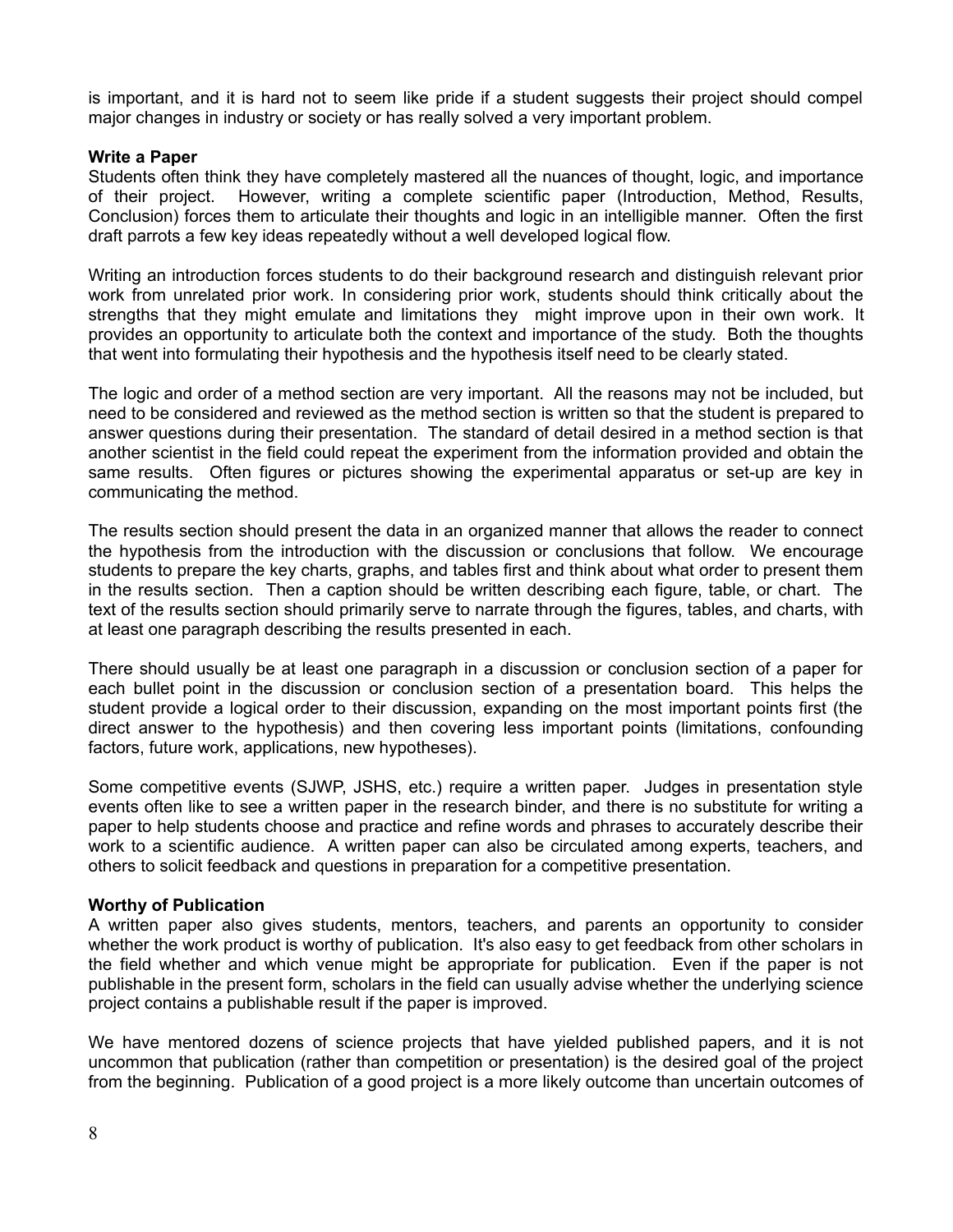a single high stakes presentation event with judges of unknown expertise and quality. We've seen the Physics category judged by dentists and high school students on occasion. We've never seen a paper we deemed worthy of publication fail to get published.

We always remind students in competitive events that judging science projects is an inherently subjective undertaking, and once their teacher, mentor, parents, and selves are satisfied, that they should not be discouraged if some judges think another student's project is better. Good science should be its own reward. Publication provides the opportunity to secure that reward regardless of what subjective judges do on a given day. Publication also puts the project results in the permanent literature for the benefit of scientists and students considering similar work in the future. If the peerreviewers of one journal subjectively determine a paper is unworthy, it can be submitted to alternate scholarly venues. ISEF rules prohibit competing in more than one affiliated science fair.

#### **Practice Presenting**

There is no substitute for practice to help students weather the butterflies that appear in the stomach on science fair day. Students also benefit from feedback regarding how they really sound and how they think they sound. Practice presenting to parents, teachers, and mentors is a given. Presenting for other students can help get them out of their comfort zone and be forced to explain to an audience who may be less familiar with the project. I would also suggest that students participate in either the JSHS or make a video presentation (or both).

Our students have done very well in ISEF affiliated fairs, Broadcom Masters, and SJWP, but have never even made it past the first presentation stage of a state level JSHS (Junior Science and Humanities Symposium). Neither our colleagues nor students can figure out any reasons why, since on paper, the judging criteria are fairly similar. However, we think the JSHS is a great practice run for the ISEF-affiliated fairs for several reasons: 1) They require a written paper to be completed well in advance. 2) They require a 12 minute presentation in front of a room full of students, teachers, and judges. 3) The judges are almost certain to ask questions that the student has not already considered.

Making a 15 minute video of the student giving a power point type presentation is also great practice. Nothing reveals to a student their um, er, pregnant pauses, cliches, repeated phrases, and awkward facial expressions like video. Parents, mentors, and teachers need to take care not to be too critical of all these things. The student will likely see them for himself and work to improve. Usually a first video isn't good enough to send to subject matter experts for their feedback, but with a bit of practice, it is easy enough to produce a second video to distribute for better feedback from a tougher audience. Real scientists may not spend an hour or two reading a student paper and writing up feedback like a peer-reviewer, but they may watch a 10-15 minute video and fire off some quick thoughts and questions in a reply email.

#### **Mastery of Material and Background**

The higher a project goes in competition (school, regional, state, ISEF finals), the better the judges are, and the more likely they are to test students with hard questions about the material and background. Students who have really read all of their cited references multiple times and looked up uncertain vocabulary and concepts will be well-prepared; whereas, students who were faking it with ginned up confidence and fancy words will crash and burn. It's not too hard to buffalo judges at the school and regional level. State science fairs often have faculty experts in the various fields serving as judges, and the national and international events are guaranteed to be judged by experts with terminal degrees who are often chosen specifically to judge certain projects, because their expertise aligns closely with the project topic.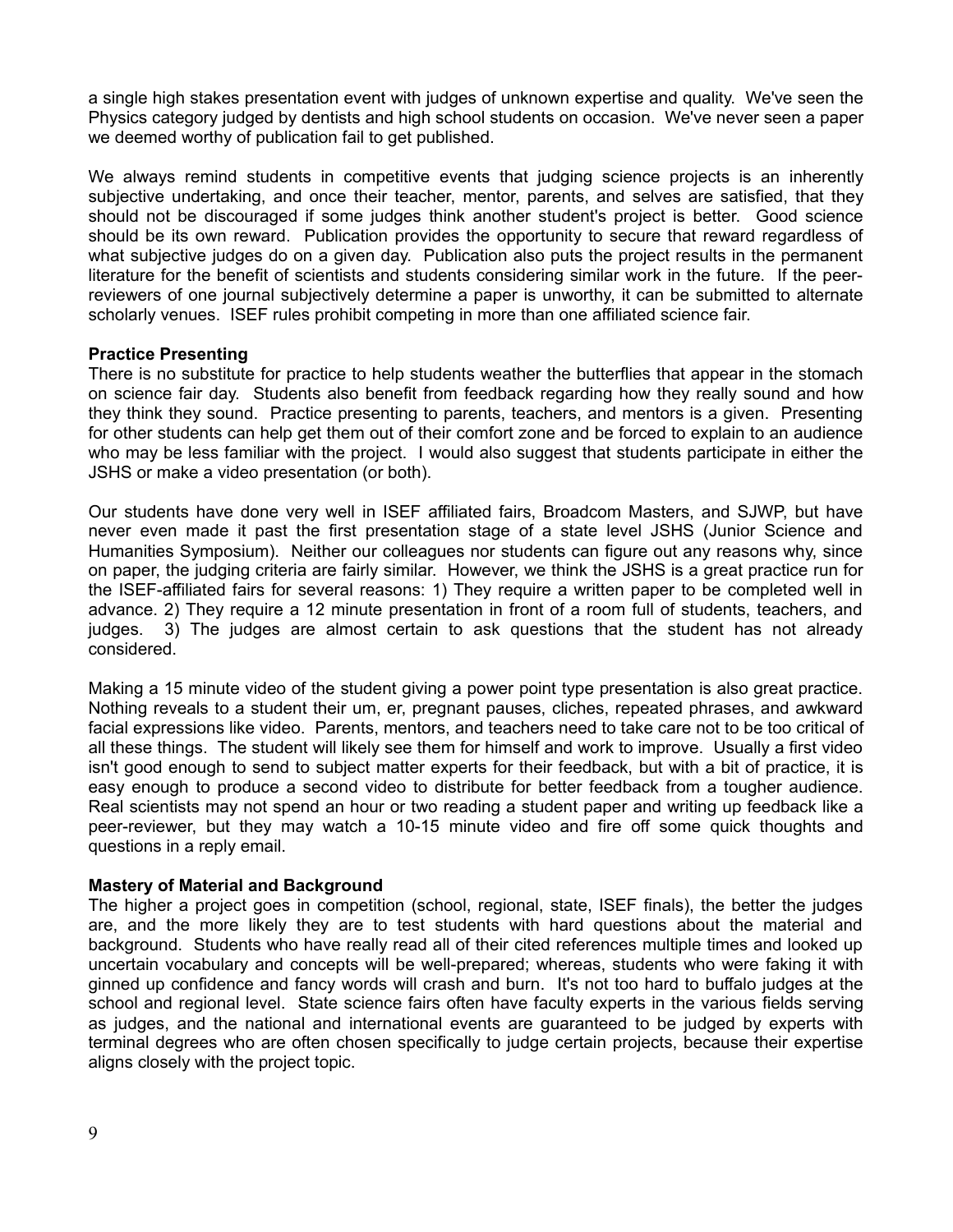## **Professional Appearance and Demeanor**

Some students do win wearing clothing that is hardly appropriate for school (much less scientific presentation). Since we acknowledge the inherently subjective nature of scientific competition, we should encourage students to give themselves the best opportunity by presenting a professional appearance and demeanor. Appropriate dress will also help the student feel confident in a stressful environment in which they may feel particularly self-conscious. We like to see young men in suits (or coat and tie) and young ladies in comparable business attire. If this is undesirable or unobtainable, a button up shirt with collar, dress slacks (at least not jeans), and matched shoes are far superior to jeans and a t-shirt (or worse). Both young men and young ladies should have the advice of an adult professional regarding appearance on fair day.

Certainly, every competitor should greet their judges with a firm handshake and look them in the eye while speaking, and especially when listening to and answering questions unless pointing something out on the board or referring to materials in the discussion process. Many students need some help and encouragement learning not to stare at the ground or off into space when speaking to adults. Students should treat judges like they want them to stay as long as possible and learn about their project, not like they are trying to shorten the conversation.

Don't let your students be the ones napping or who are glued to their cell phones, mobile devices, or video games while waiting for the next judge. Students should be reviewing their binder materials, reading an (even slightly) educational book, or productively engaged in something giving a scholarly and professional appearance when the judge rounds the corner and first sees them. Treat judges like they're the most important thing in the room as soon as they turn the corner, even if you think all the judges have been by for the day or they stop at another student project first.

## **Rewards**

When middle school or high school athletes win first or second place in the state in a given sport, their accomplishments are likely to be memorialized for decades with a prominent banner in the school gym and a huge trophy in a glass case proudly displayed in the school foyer. Coaches are often given raises and contract extensions. The event is covered in local and state papers, and pages in the school yearbook are devoted to the accomplishment. Winning first or second place in a category at the state science fair is lucky to get a mention during the morning announcements. Is it any wonder we are producing generations who long for stardom in athletics or entertainment, but are struggling to produce enough STEM graduates to keep our workforce supplied and economy growing?

The goal of student science projects is not only to impart to students the ability to do good science, but a passion and love and confidence for doing it that will reap productive benefits for their whole lives, regardless of whether they become scientists or engineers themselves or contribute to the scientific education of following generations. This goal is best served with liberal and ample rewards and positive feedback for all levels of success.

We once mentored a sixth grader in a fisheries project who won the grand champion award at his regional science fair. Since no one else seemed like they would do it, one co-author (MC) lifted him to his shoulders and carried him around the room like he had just won the Super Bowl.

Different fairs have different kinds of awards: trophies, certificates, plaques, cash awards, computers, electronics, etc. We need to be sure we are making an effort at positive reinforcement so that students truly realize the nature of their scientific accomplishments. We recall in graduate school, our advisers always took all the students out for a special lunch or dinner to celebrate a paper being accepted for publication. Each student, school, mentor, and family will have their own ways of recognizing significant accomplishments, so our purpose here is more to inspire thought and suggest